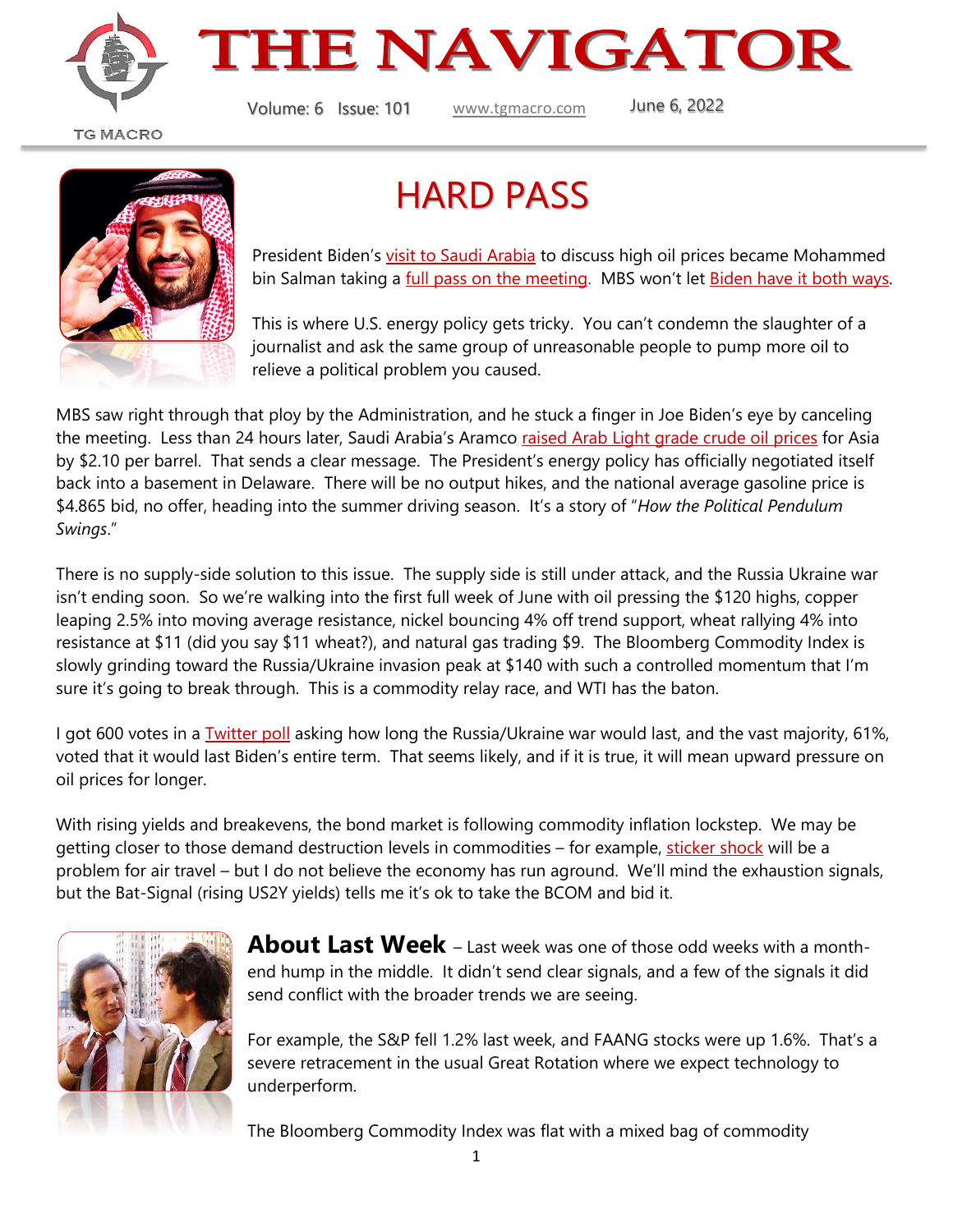

performance under the hood. For our purposes, it was good to see the breakeven 5Y lift-off support to close above 3% with the continued strong performance in energy. I contend that a secular commodity rally will begin lifting breakevens toward the highs again, and the Bat-Signal will lead the way.

The rotation was a little sloppy, but we got new closing highs for the move from oil & gas (XOP), natural resources (IGE,) and crude oil (USO) which we are long af. The five sub-sectors of technology offered performance within 1% unchanged on the week. If there was a bright spot in the rotation, it was that cannabis did NOT carve a new weekly low!

There's very little economic data on the tape this week until we get to a headline **CPI Day** on Friday. I could see commodities rally right into a double-digit year-over-year upside surprise of 10%, but I'm in the camp that commodities are still in motion.

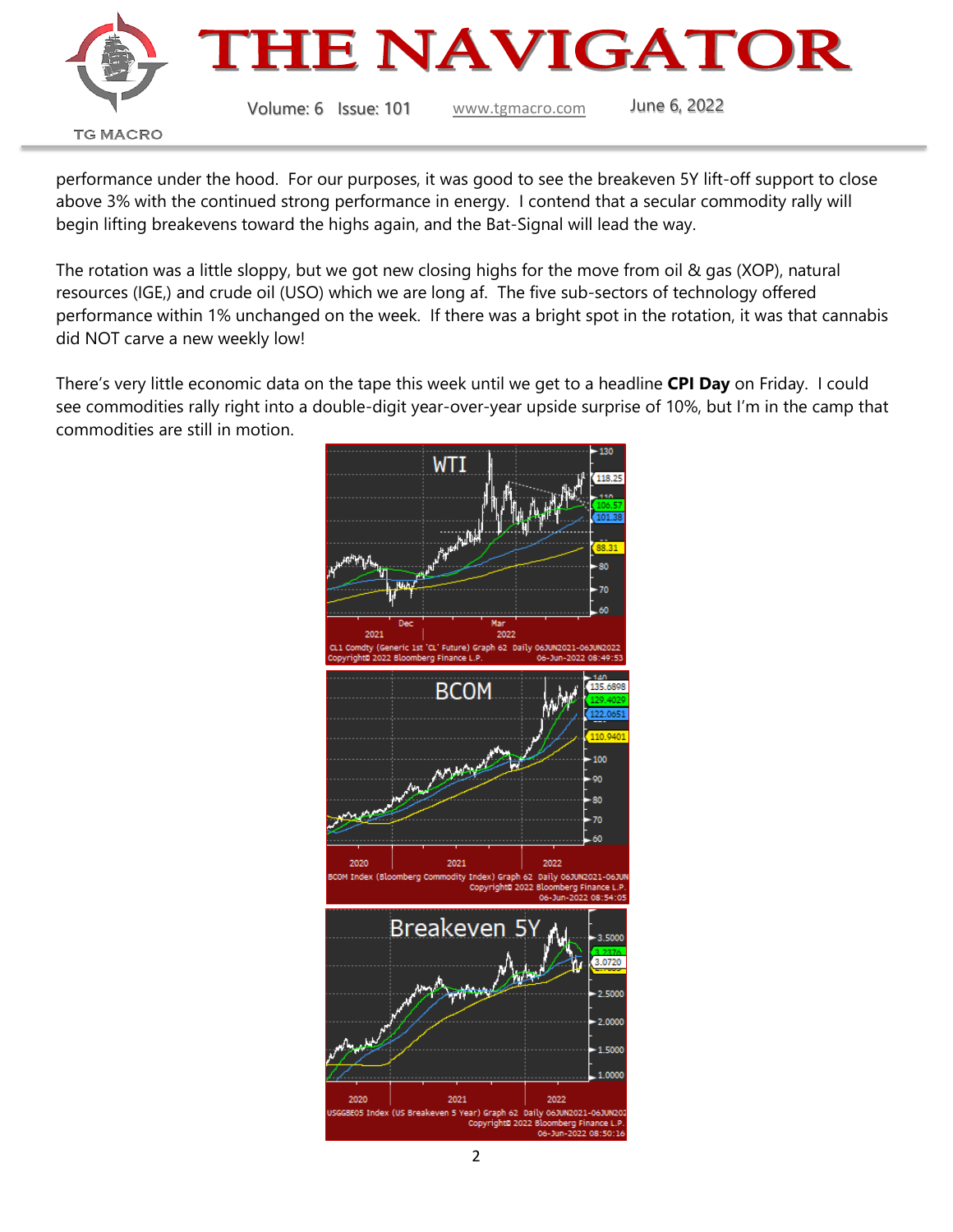

# **THE NAVIGATOR**

Volume: 6 Issue: 101 [www.tgmacro.com](http://www.tgmacro.com/) June 6, 2022

**TG MACRO** 



**W.T.F. Conference** - In case you missed it over the weekend there was an [unpublicized Bilderberg](https://www.bilderbergmeetings.org/press/press-release/participants) meeting that included people like the Deputy Secretary of the Treasury Department, a staff writer for the Atlantic, the Editor of The Economist, members of U.K. Parliament, the CEO's of Shell, Pfizer, UBS, BP, Palantir, Volvo, Shopify, Ryanair, GalaxoSmithKline, AXA, Amundi, KKR, Swiss Re, the Director of the CIA, the Minister of State for European Affairs, the Director of the National Security Council, the Director of the Cybersecurity and Infrastructure Security Agency, the Deputy Prime Minister of Canada, Sweden's Minister for Health and Social Affairs,

Netherland's Minister on Foreign Affairs, Great Britain's Shadow Secretary of State for Foreign Commonwealth and Development Affairs (dafuq?), the Prime Minister of Finland, the Ambassador of Ukraine to the US, the President of the European Council, the U.S. Secretary of Commerce, the European Commissioner for Justice, the VP of the European Commission, an A.I. scientist from Facebook, a senior researcher at Princeton University, Jake Sullivan, the U.S. National Security Council Director who birthed [the Clinton Russia Hoax,](https://www.dailymail.co.uk/news/article-10515089/Durham-probe-Republicans-Bidens-NSA-Jake-Sullivan-hot-seat-Hillary-spying-claims.html) Henry Kissinger (ok, what is going on here,) and one of the least trustworthy people on the planet – former Google CEO, Eric "Don't Be Evil" Schmidt.

This is such a carefully chosen guest list of high-level global business leaders and heads of state that you would have to quess that they are planning something. I reached out to the email address under "PRESS CONTACT" last week, [media@bilderbergmeetings.org,](mailto:media@bilderbergmeetings.org) but strangely enough, I haven't heard back from them with the meeting itinerary or agenda that I asked for. I'm sure they're swamped trying to do something beneficial to the planet, especially with the [CEO of Pfizer](https://www.usnews.com/news/top-news/articles/2022-06-02/pfizer-seeks-u-s-authorization-of-covid-vaccine-for-young-children) present because he has good intentions.

I have no idea what the meeting was about. Still, IF this group of people was [planning to do something](https://bilderbergmeetings.org/index.html) to affect a larger group of people globally, that would fulfill the Webster's dictionary definition of a [CONSPIRACY.](https://www.merriam-webster.com/dictionary/conspiracy?utm_campaign=sd&utm_medium=serp&utm_source=jsonld)

It would no longer be a theory because SOMETHING was being discussed from June 2nd to June 5th. When they write back with the meeting minutes or itinerary, I'll let you know, but I won't hold my breath. My eyes, however, are wide open.

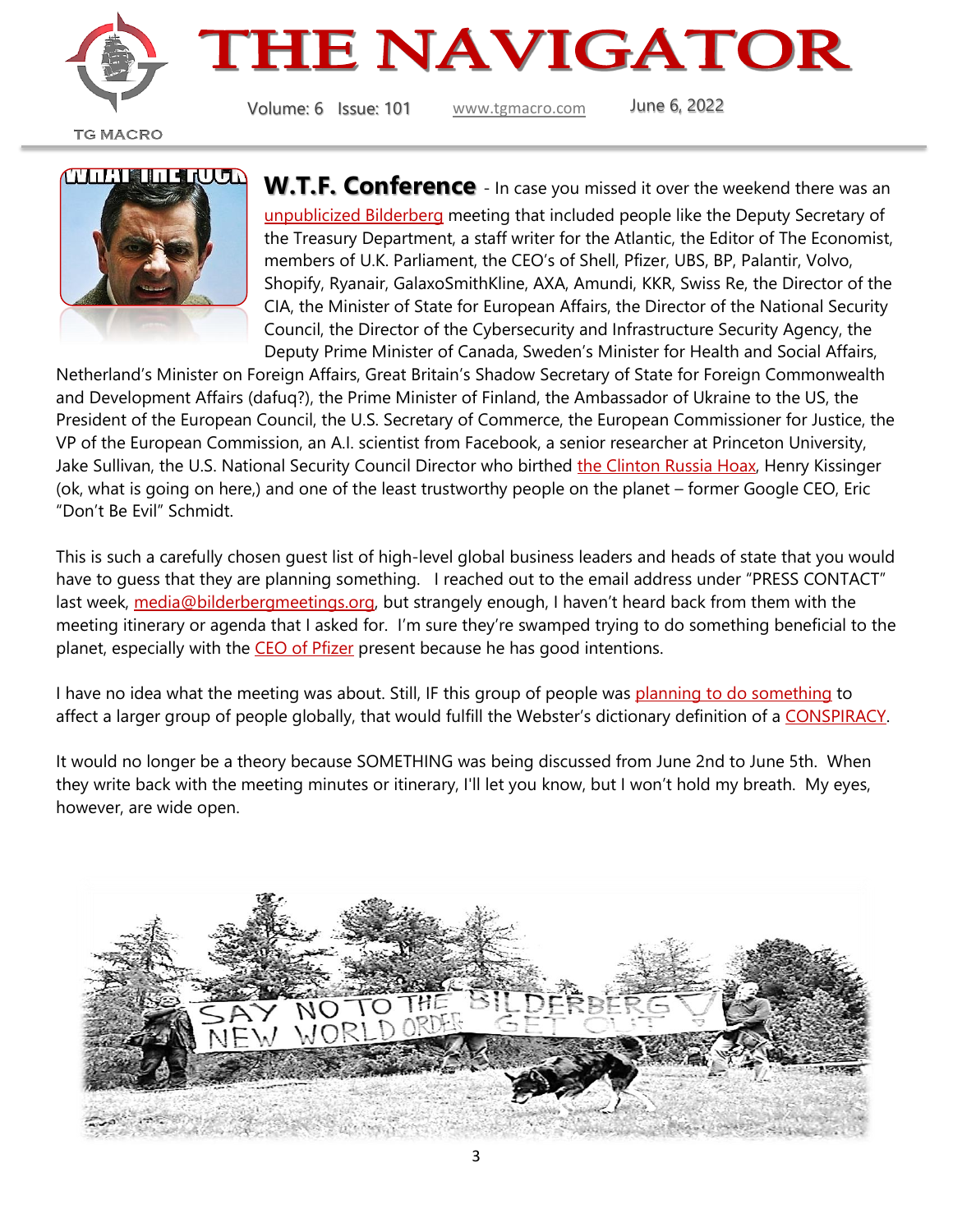



Volume: 6 Issue: 101 [www.tgmacro.com](http://www.tgmacro.com/) June 6, 2022

**TG MACRO** 



*"That was the precise moment when the crummy 'just tell them whatever you have to tell them' reality of modern American politics sucked every last youthful glint of patriotic spirit out of my soul, and I was left just to sit with my sense of unease, and shame and powerlessness, in the face of patently obvious, and horrifyingly public, wrongdoing on a scale so large that only the US government could be capable of doing it."* – Christian Alexander - [SUBSTACK](https://norebates.substack.com/p/say-anything?s=r) GREATNESS



*"The only problem with voting is no matter who you vote for the government always gets in."* - Andrew Napolitano, born June 6, 1950

*"Only thing more remarkable than DOJ not leaking the list is that no one in the media cares. Doesn't that seem odd?"* – [Elon Musk](https://twitter.com/elonmusk/status/1533161114586042369?ref_src=twsrc%5Etfw%7Ctwcamp%5Etweetembed%7Ctwterm%5E1533173533966221312%7Ctwgr%5E%7Ctwcon%5Es2_&ref_url=https%3A%2F%2Fwww.zerohedge.com%2Fpolitical%2Felon-musk-wonders-why-doj-hasnt-leaked-epstein-client-list-and-media-doesnt-care) is pushing Establishment buttons. With a sledgehammer. **\*orders large popcorn\***

*"I like playing weird, kind of shady people."*

- Paul Giamatti, born June 6, 1967

*"Good thing we plowed all those trillions of dollars into fake meat, digital dog currencies and photo sharing apps instead of infrastructure, healthcare and metals supply."* - @michaelbhorner

*"It must be the most soul-destroying thing in the world to go to journalism school and end up working for a legacy media news platform betraying humanity."* – [@timfprice](https://twitter.com/timfprice/status/1533692227913916416?s=11&t=psaIn9vRiEwhpqNM4M8ZQg)

*"The federal government views the Constitution as its enemy."* – Andrew Napolitano

*"There is no greater tyranny than that which is perpetrated under the shield of law and in the name of justice."* - Charles de Montesquieu

*"Montesquieu would have had a field day with the current dictator of Canada."* – TG Macro

*"This country has a mental health problem disguised as a gun problem, and a tyranny problem disguised as a security problem."* – Joe Rogan fire.

*"Rebellion to tyranny is obedience to God."* – Thomas Jefferson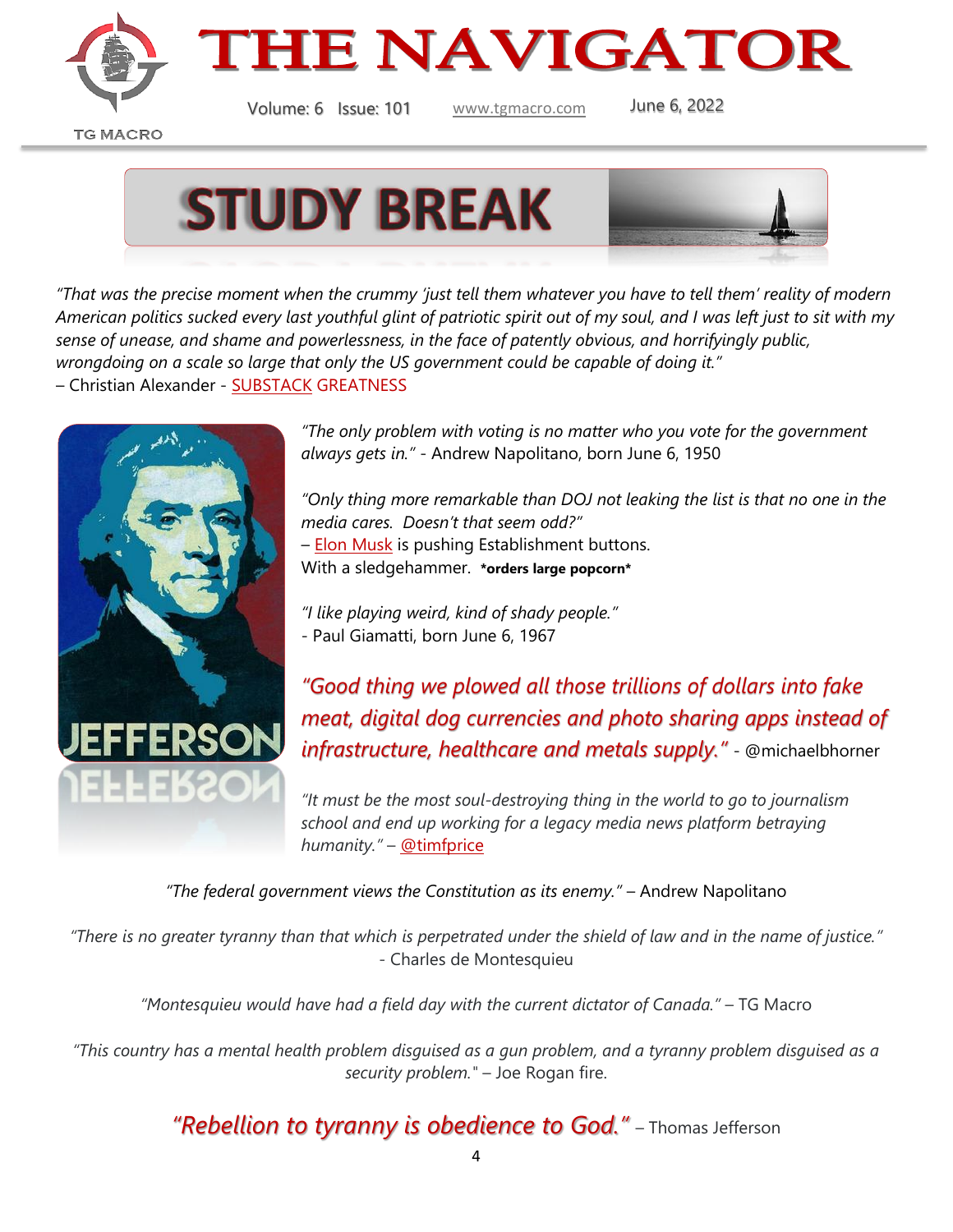

### THE NAVIGATOR

**TG MACRO** 

Volume: 6 Issue: 101 [www.tgmacro.com](http://www.tgmacro.com/) June 6, 2022

#### View Matrix

New closing high for the move in XOP, IGE, USO last week. The hacks are still bearish and I love it.

| <b>VIEW MATRIX</b>  |                                            |               |                                             |                   |                 |             |
|---------------------|--------------------------------------------|---------------|---------------------------------------------|-------------------|-----------------|-------------|
| <b>LONG</b>         | <b>TICKER</b>                              | Added         | <b>REASON</b>                               | ALL BETS ARE OFF  | <b>TARGET</b>   | Performance |
| <b>Aluminum</b>     | АΑ                                         | 23-May-22     | Buy the 35% pullback into technical support | < 55              | \$110           | 2.08%       |
| <b>Treasuries</b>   | TLT                                        | 12-May-22     | Just for the reversal/retracement trade     | $<$ \$110         | \$140           | $-1.44%$    |
| <b>Utilities</b>    | <b>XLU</b>                                 | 12-May-22     | Defensive Long                              | $<$ \$68          | \$80            | 5.33%       |
| Oil                 | ХОР                                        | 2-Dec-21      | Buy the Omicron Dip                         | $<$ \$105         | \$180           | 67.38%      |
| Natural Resources   | <b>IGE</b>                                 | 2-Dec-21      | Buy dip to tech support (\$30)              | $<$ \$32          | \$55            | 43.96%      |
| *UPSIZED*           | DBA                                        | 27-Apr-21     | Agriculture breakout/inflation pending      | $<$ \$20          | \$35            | 17.71%      |
| Oil                 | <b>USO</b>                                 | 11-Nov-20     | Restart prospects are bullish               | $<$ \$45          | \$100           | 208.52%     |
| <b>Gold</b>         | <b>PHYS</b>                                | 24-Mar-20     | <b>CURRENCY HEDGE/INSURANCE POLICY</b>      | <b>COLLECTORS</b> | <b>FOR LIFE</b> | 10.57%      |
| <b>SHORT</b>        | <b>TICKER</b>                              | Added         | <b>REASON</b>                               | ALL BETS ARE OFF  | <b>TARGET</b>   | Performance |
| The Nasdag          | QQQ                                        | 12-Apr-22     | Nosedive Trading resumes                    | > \$338           | \$250           | 10.18%      |
| <b>COVERED</b>      | <b>XHB</b>                                 | 22-Feb-22     | Technical breakdown into rate change regime | > \$64            | \$55            | 9.29%       |
| Retail              | XRT                                        | $11 - Jan-22$ | Technical curlover into HIGH inflation      | > \$74            | \$50            | 24.51%      |
| <b>RADAR SCREEN</b> |                                            |               |                                             |                   |                 |             |
| <b>BULLISH</b>      | NATURAL GAS, XME, OIH, PTON, XOM, REFINERS |               |                                             |                   |                 |             |
| <b>BEARISH</b>      | F, FAANG, SOCL                             |               |                                             |                   |                 |             |